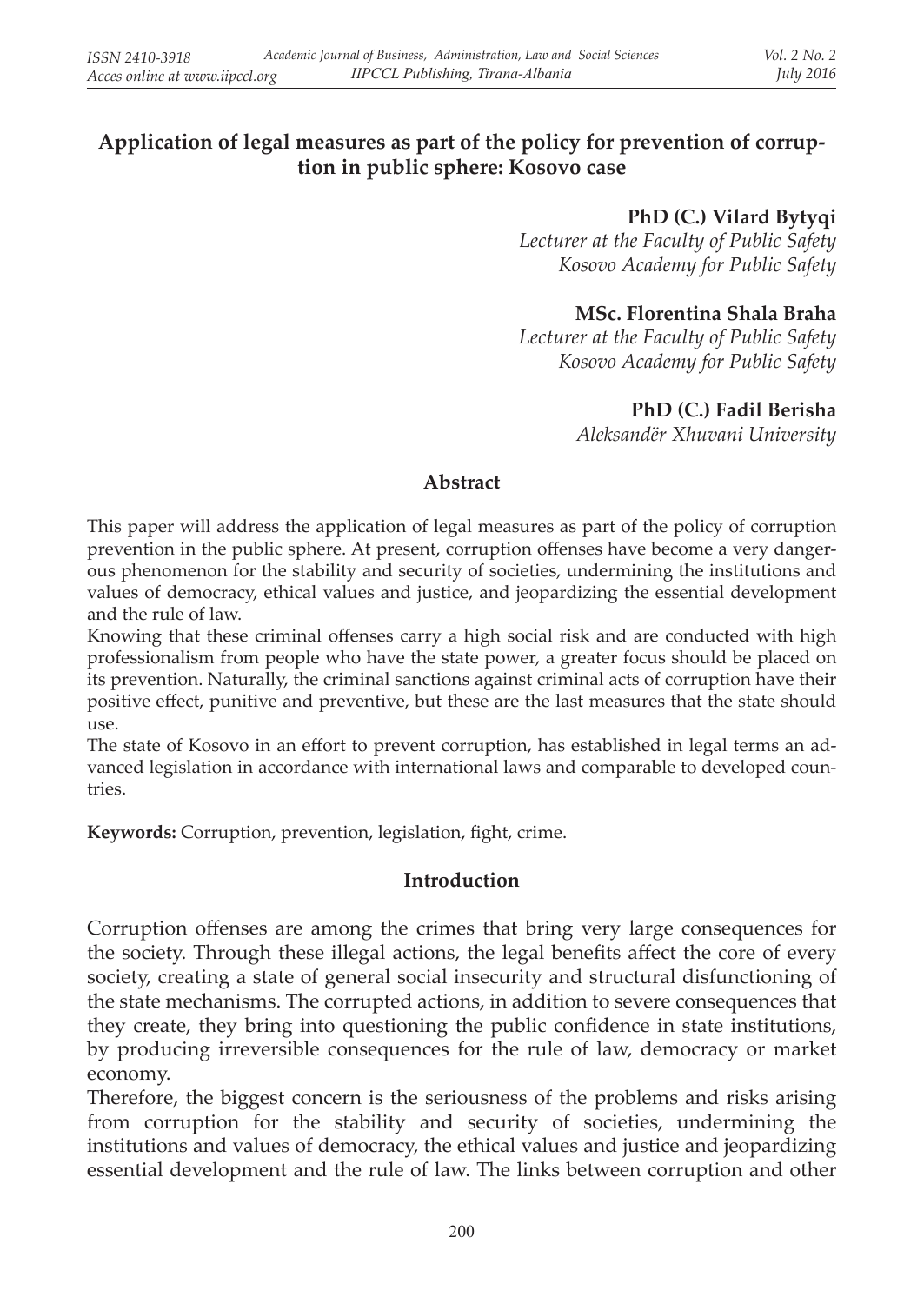forms of crime, in particular organized crime and economic crime, including money laundering, has mobilized countries in the fight against this destructive phenomenon (United Nations Convention against Corruption, adopted by the UN on October 31, 2003).

Corruption cannot be restricted to giving and receiving bribes for jobs and activities related to official duties. Corruption as a phenomenon includes many other criminal actions which are directly related to the performance of official duties. Kosovo Criminal Code has regulated in Chapter 34 the offenses of corrupt nature, which as a chapter are named *"Official corruption and criminal offenses against official duty"*, and includes the following offenses: Abuse of official position or authority; Misuse of official information; Conflict of interest; Misappropriation in office; Fraud in duty; Unauthorized use of property; Taking bribes; Giving bribes; Bribery of a foreign public official; The use of influence; Issuing unlawful judicial decisions; Disclosing official secrets; Falsification of official documents; Collection and disbursement; Unlawful appropriation of property during the raid or execution of judicial decisions and failure to report or falsely reporting property, income, gifts, other material benefits or financial liabilities.

Due to the high social danger posed by the phenomenon of corruption, offenses of this nature inevitably fall into the category of crimes that are more difficult to prove. The difficulties that accompany the process of verification for these acts, in addition to the high level of professionalism, are characterized by such elements that usually involved people who carry high state power and are empowered through legal authority, or the power and influence actualy installed.

Efforts in the fight against corruption requires a general mobilization of society, by engaging all the society intelligence, starting from the family, schools, other educative institutions, different social groups, organizing various campaigns, and also the maximum commitment of the state mechanisms, starting by the police, other social institutions and other institutional framework to prevent and combat corruption.

As a general principle, prevention is better than taking repressive measures, and this is particularly efficient on the offenses of corrupt nature, since it is difficult to detect and prosecute the perpetrator after the action is done. Unlike from let's say crimes of violence, criminal acts with elements of corruption do not leave identifiable traces, such as blood stains or corpses. In many cases, perpetrators employ people that will hide tracks and will use technology to hide their corrupted activities and the income derived from them. (Ukawa, 2010, 7) In corruption it cannot be found any harmed party like individual rights violated, that would bring any damage to his physical integrity or moral. Since there are no victims to come in front of the law and to file a complaint, to have cooperative witnesses, eyewitnesses or other evidences relevant to the trial process, but even if so, different methods will be used in order not to leave the evidences to arrive at the prosecutor's office, or in the courtroom to be used as evidence in one or more trials for corrupted actions.

Obviously, criminal sanctions against criminal acts of corruption have their positive effect, punitive and preventive, but these are the last measures that the state uses (Elezi, 2013, 147).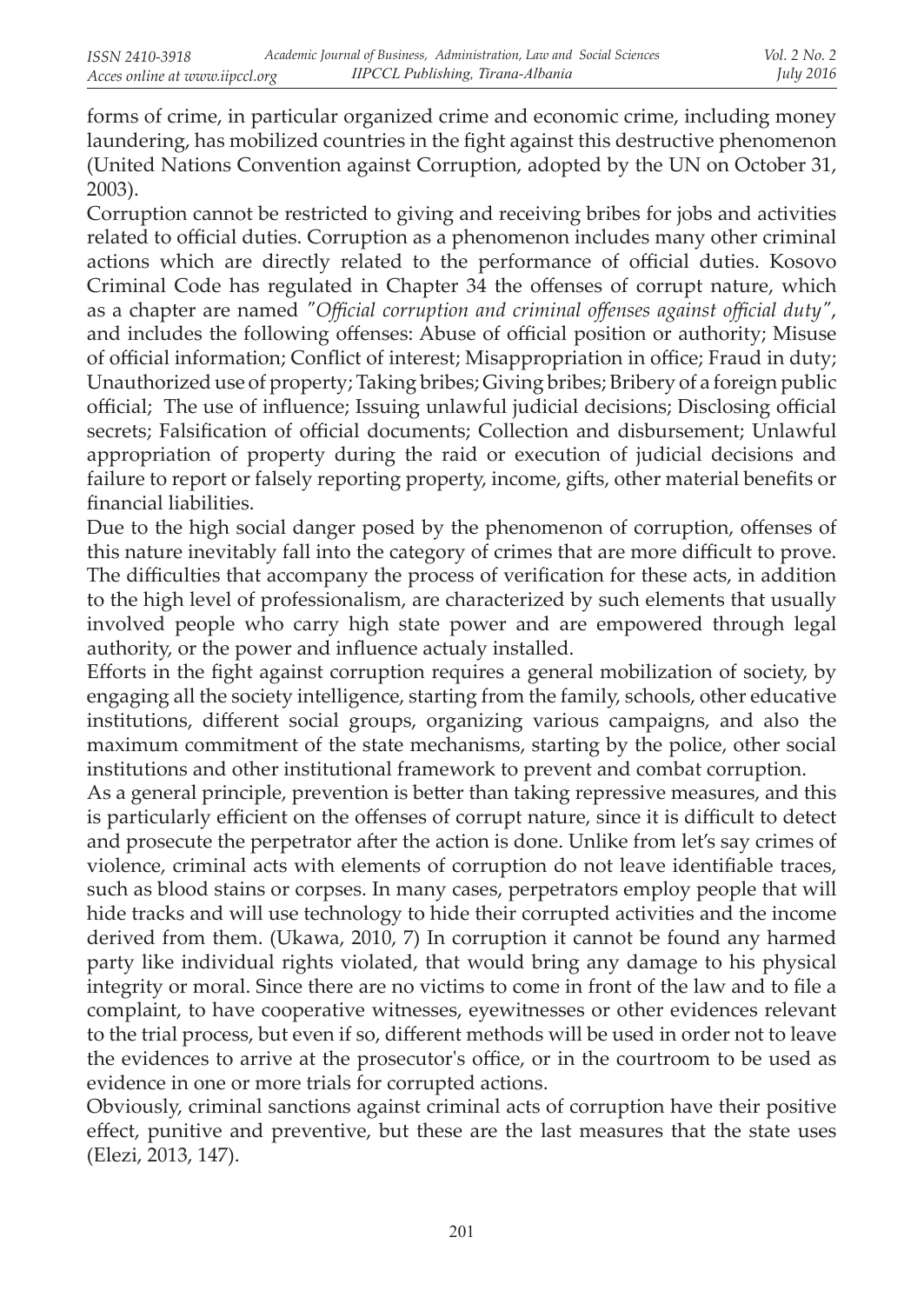### **Prevention, an important tool in the fight against corruption**

Corruption offenses differ from other offenses, as they are always committed intentionally and deliberately. Knowing that these acts are committed by persons who have authority and state power, also require maximum commitment in fighting especially in eliminating many opportunities to start or complete such actions. Prevention is the best fight to stop these illegal actions.

Crime prevention policy requires that the phenomenon of corruption should be listed on the type of primary prevention, which requires improving the quality of life, the rule of law or respect for social institutions.

If we analyze practically for the purposes of this paper the phenomenon of corruption in Kosovo, we can observe that in addition to the overall strategy of prevention of crime, was drafted National Anti - Corruption Strategy 2013-2017. Successful implementation of the Strategy against Corruption has clearly determined which institutions should be held responsible for corruption in different areas, and the steps that different institutions are responsible to take in the context of prevention and fight against corruption. Anti - Corruption Strategy and Action Plan 2013-2017 are set in the context of the evolution of society in Kosovo, where the responsibility for preventing and fighting corruption does not belong equally to all.

However, every institution, sector or profession has its own tasks, while special responsibility lies on the authorities of law enforcement and prosecutorial and judicial authorities, commitment and performance of which have crucial importance for success in the fight against corruption in Kosovo. This, however, should not diminish the importance of prevention and education (Kosovo Anti - Corruption Strategy 2013 - 2017. Pristina, 2013).

Kosovo Anti - Corruption Strategy 2013 - 2017 is the first strategic document based on a thorough analysis and assessment of risk by institutions not only in perception or assessment by international actors. In order to be successful, implementation of the Strategy should be treated seriously and implies political will and financial commitment of the Government of Kosovo. For this effort may be required funds from the international community (Kosovo Anti - Corruption Strategy 2013 - 2017. Pristina, 2013).

The Convention of the United Nations against corruption in its efforts for effectiveness provides that "each state party, in accordance with the fundamental principles of its legal system, shall develop and implement or maintain effective, coordinated anticorruption policies that promote the participation of society and reflect the principles of the rule of law, proper management of public affairs, public property, integrity, transparency and responsibility. Each state party shall try to establish and promote effective practices which aim to prevent corruption. Each state party shall try to periodically evaluate relevant legal instruments and administrative measures with the purpose of determining their adequacy to prevent and fight against corruption. State parties, as appropriate and in accordance with the fundamental principles of their legal system, shall collaborate with each other and with international and regional organizations in promoting and developing the measures mentioned in this article. This cooperation may include participation in international programs and projects aimed at preventing corruption" (United Nations Convention against Corruption, article 5, para. 1, 2, 3 and 4).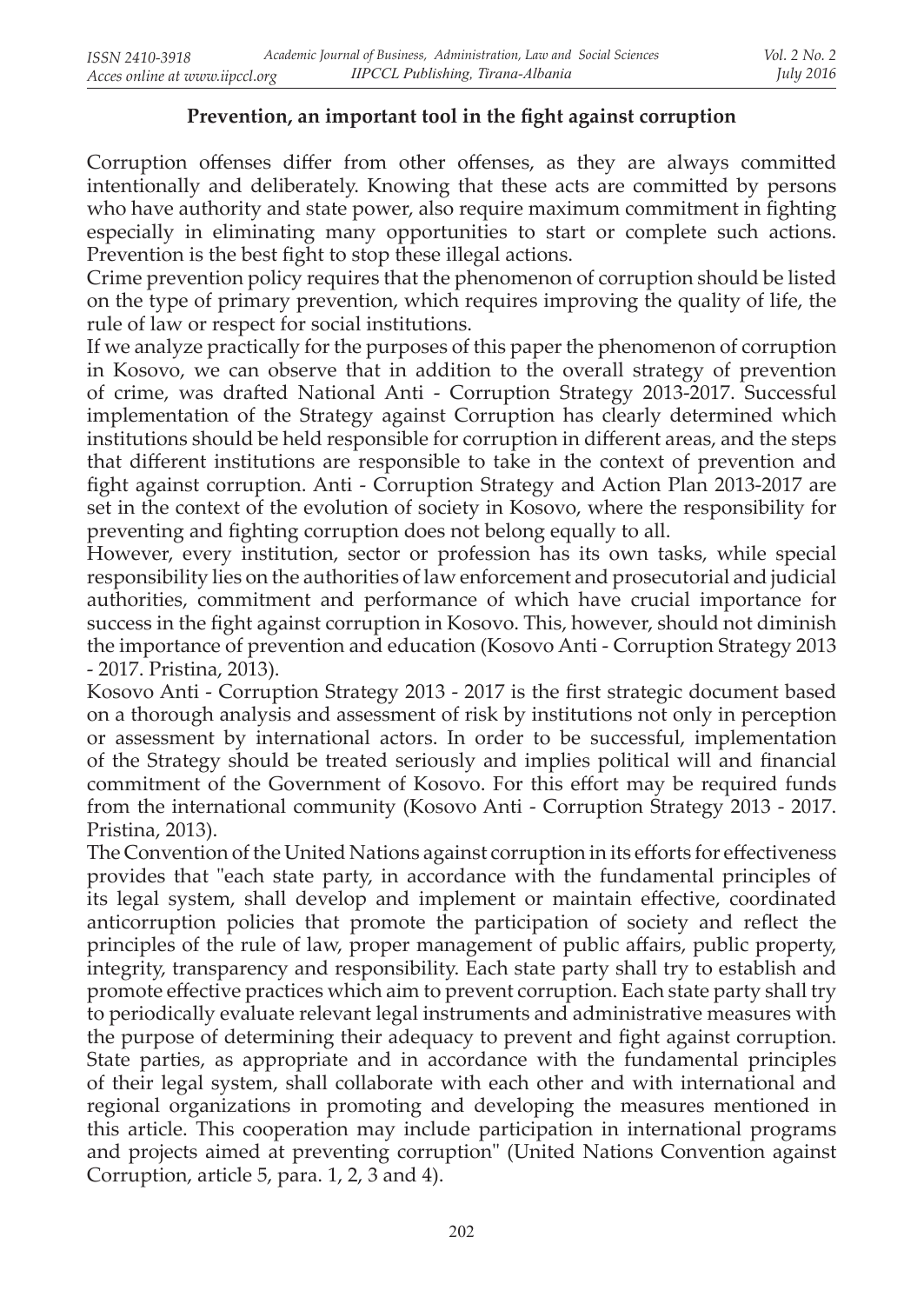# **Prevention of corruption in public administration**

Public administration must be guided by the principles of professionalism, impartiality and merit. New democratic societies as we are, have highlighted problems in creating an administration that serves entirely for the public interest. Many interventions, change of political governance, nepotism, different connections with business and other elements, directly violate institutional impartiality and independence. For purposes of better treatment of this part, corruption in public administration should be tackled in matters affecting employment and promotion in public administration, remuneration of state officials, prevention of conflict of interest in performing public functions, declaration of gifts, conflict of interest after completing the task in the performance of a public function and the declaration of assets, revenues and their origin.

## **Employment and promotion in public administration**

Corruption in public administration can begin from the acceptance of the administration officer to carry out public and state jobs and have authority and power of a public clerk. Usually, modern societies have created the maximum transparency in the recruitment of staff for public administration, as the source of all bad things starts from this point. In many cases, staff recruitment for public administration is done by partisan, ideological, group, regional, sectarian, religious, national and other trends. Consequently, the administration with these actions lead to doubt the objectivity and transparency the performance of common administrative tasks. It can not be excluded the possibility that in order to take a position in public administration, the candidate gives bribes and corrupts officials responsible for recruitment.

According to the Law on Civil Service of the Republic of Kosovo" civil service must be made by civil servants, impartial, professional, responsible and reflecting the ethnicity and gender equality too."<sup>1</sup> "civil servants are employed on the basis of merit upon passing the selection procedures as defined under this law and other relevant by-laws." Despite the legal regulation of this issue, the Progress Report for Kosovo for 2014 emphasizes that "in terms of public services and human resource management, political interference in public administration continues, both at central and local levels. Further efforts are needed to fully implement the relevant provisions for prevention of corruption and promotion of integrity in the civil service, especially by providing specific training for civil servants. Secondary legislation of laws on civil service is still missing. Waiting for the completion of job classification, there were further delays in the implementation of laws on civil servants and salaries of civil servants." (Kosovo Progress Report, 2014, p. 11)

Kosovo Anti - Corruption Strategy for the period 2013 - 2017 as strategic objectives has foreseen:

Professional and non-politicized Public Administration;

Enabling the discovery of irregularities in every public institution and providing protection in accordance with international standards;

The implementation of ethical codes in public administration and the fight against nepotism;

<sup>&</sup>lt;sup>1</sup> Law on Civil Service of the Republic of Kosovo, article 3, par. 1.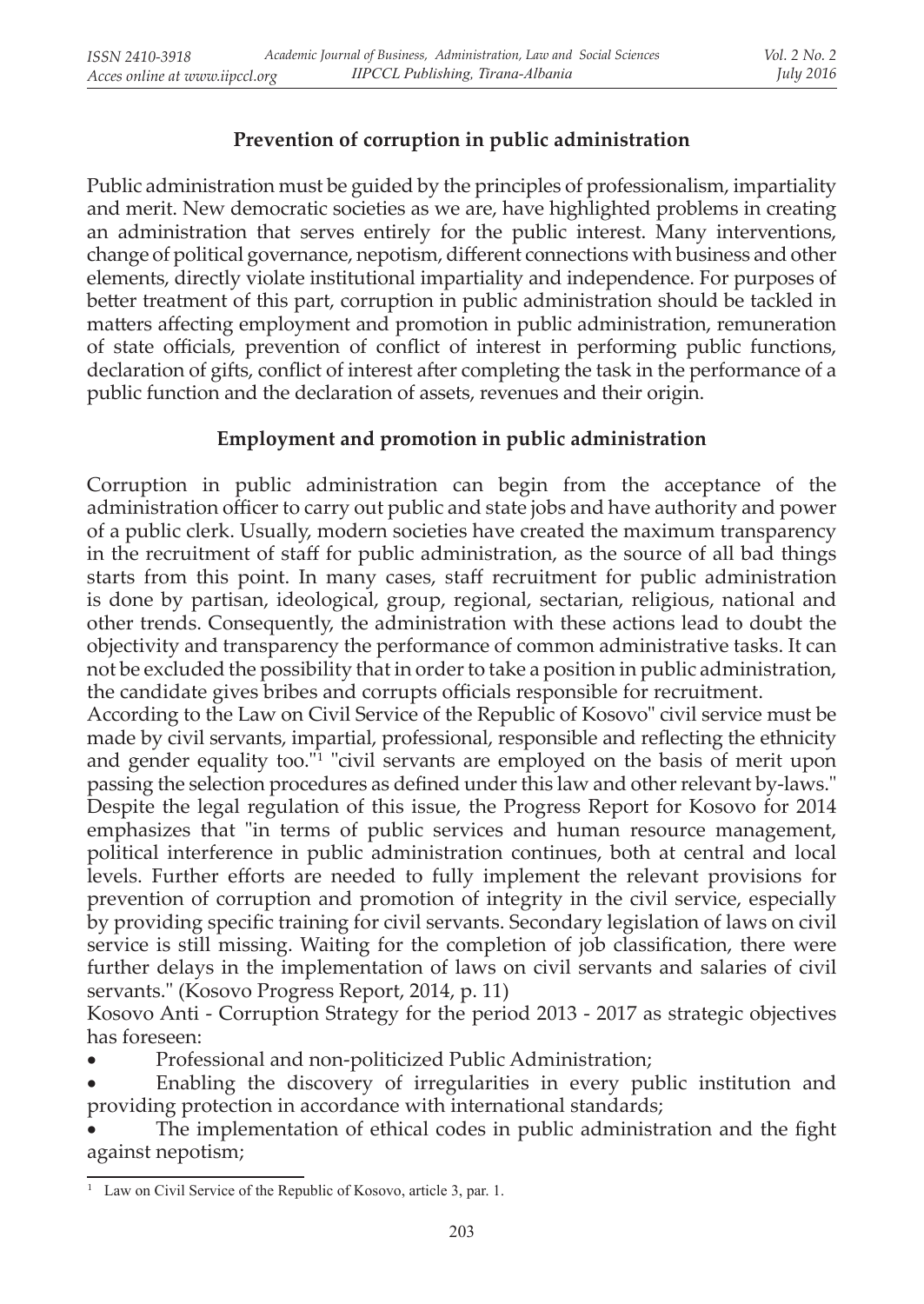Providing specific Anti - Corruption measures for health, education, taxes and environmental and spatial planning sectors.

However, despite the attempts by means of legal norms to regulate all possible actions to prevent nepotism, influence, and also corruption, of course it is a great challenge to achieve expected and encouraging results. The general situation and such trend has radically challenged the normal functioning of the state administration and in general the state mechanisms. It needs time to raise the level of general social awareness to prevent the negative trend in failure towards nepotism, corruption, influence and taking biased and non-transparent decisions. The reform must include most segments in which the challenges for establishing a professional management have been almost insurmountable.

### **Remuneration of state officials**

One of the reasons that can turn a state official be corrupted can be the low salary gained from the job he/she performes in a state institution. Many state officials accept the job with a low salary, even though the salary does not cover the cost in his/her life, thus, he/she always seeks other alternatives to achieve his goal. Usually, positions that require dealing with parties are challenged to make concessions in exchange for various material favors and benefits that contradict the law. The misuse of official position and authority is not rare in our country. Already, many state officials have been convicted for such unlawful actions, a number of them are in litigation, while the majority of them still do not feel the hand of the state to respond to their illegal actions or inactions.

The work of civil servants is reimbursed through the payroll system. Wages they receive are considered to be low. In 2014, the Kosovo Government has decided to increase the salaries of all civil servants by 25%. A salary increased by 25% for all civil servants without any performance evaluation, as it was presented before general elections, is a big concern (Kosovo Progress Report - 2014, p. 11).

However, despite the increase of wages to compensate civil servants work, the trend of corruption acts still continues to happen. Wage growth must be made on the basis of merit. Long time ago, the state positions have not been attractive for many citizens who possessed high professionalism. Therefore, they aimed for private organizations, starting from banks, various corporations and other organizations which had their system of compensation for wages more favorable than state organizations. Consequently, other candidates who possessed less professionalism were interested to work in state bodies.

If we raise the hypothesis that higher salaries for public servants prevent corruption, or greatly reduce it, there would be pros and cons arguments. In this case it can be elaborated in three directions: a) the higher salaries in the public sector reduces cases for a public official to be caught in corrupt activities; b) Low salaries in the public service attract only incapable or dishonest applicants, which results in a corrupted, inefficient and nontransparent administration; c) When government positions are paid worse than other comparable jobs, moral corruption costs are decreased (Abbink, 2002, 1).

The decision-making institutions should see the wage's issue as a good opportunity to stop the state officials from the possibility of abusing with duty and being part of corrupted actions. A good salary is certainly the biggest and best opportunity to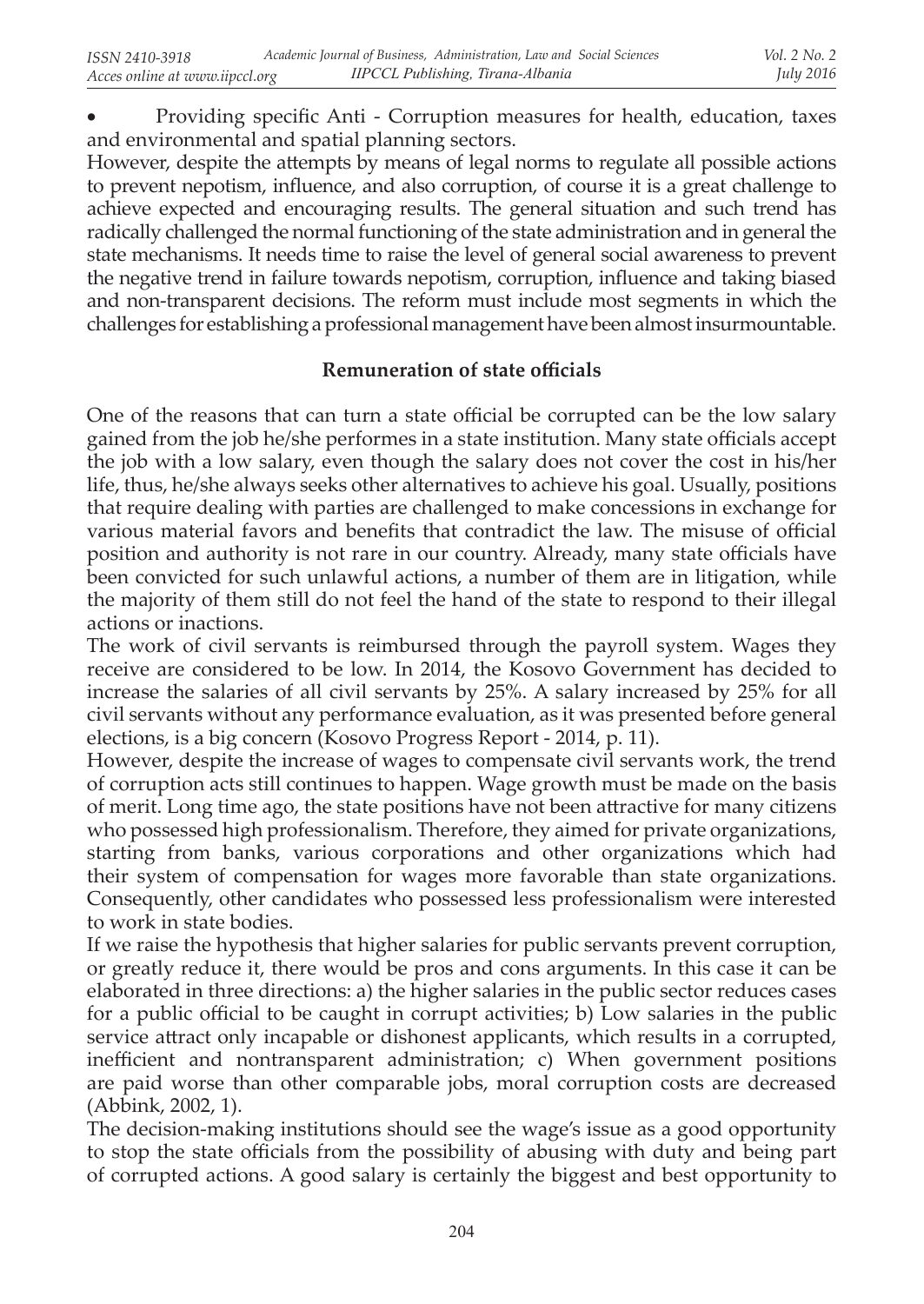prevent corruption. In many countries, prevention of public corruption is seen in the light of administrative reforms and its digitization. Replacement or change of public officials from one position to another for a certain period of time is seen as a good opportunity which does not create possibilities to abuse with official duty. Digitization of administrative services is also seen as a good option to eliminate the possibility for abuse of duty. Also, there are other reforms that could be recommended, for example General Auditor during various audits.

### **Prevention of conflict of interest in performing public functions**

One of the important components in corruption prevention is the prevention of using conflict of interest in performing public functions. The legal basis for this is the Law on prevention of conflict of interest in performing public functions. The senior official should perform his work with integrity, impartiality and also should protect his authority of the senior and the institution and with his performance, he should increase the trust of citizens in institutions. 2 As per the law, the conflict of interest is the disagreement between public office and private interests by the senior official, when he has direct or indirect private interests, personal or property, which affect, might affect or appear to affect on his legality, transparency, objectivity and impartiality in the performance of public functions. Initiation of proceedings to assess the possible conflict of interest in performance of public office can be done by the Anti - Corruption Agency, with the request of supervisor or supervisory body, also with the request of the official himself, to inform about any other person or anonymous information. The Agency has so far made a number of decisions where a conflict of interest was found on the occasion of performance of public functions and other interests. According to statistics issued in 2009 by the Anti - Corruption Agency, a total of 47 cases of potential conflict of interest were recorded. In 15 cases, issued written warning for conflict of interest and it was requested from the officials to confront the facts, 27 cases after suspected for conflict of interest, and later reviewed by ACA, have resulted with no elements of conflict of interest and they were closed. 3

Nevertheless, it is a known fact that the current legal arrangements allow many opportunities to influence the actions of officials of state institutions. The individual independence in performing the function of public officials, whether appointed or elected, whether permanent or temporary, whether paid or unpaid, irrespective of duration of service, is never producing institutional independence as the challenge is very frequent and sometimes even unbearable. Remarks from the various reports on the functioning of administration in our country, record many mistakes and violations when applying and respecting the legal provisions which deal with the prevention of corruption in public administration.

## **Declaration of gifts**

According to the legal basis in our country, the public servant cannot accept gifts. Exceptionally, gifts are allowed during protocol meetings that happen between two

<sup>&</sup>lt;sup>2</sup> Law on prevention of conflict of interest in performing public functions, article 7, paragraph 3.

<sup>&</sup>lt;sup>3</sup> http://www.akk-ks.org/sq/parandalimi-i-konfliktit-te-interesit#indexmain: accessed on: 14.02.2015.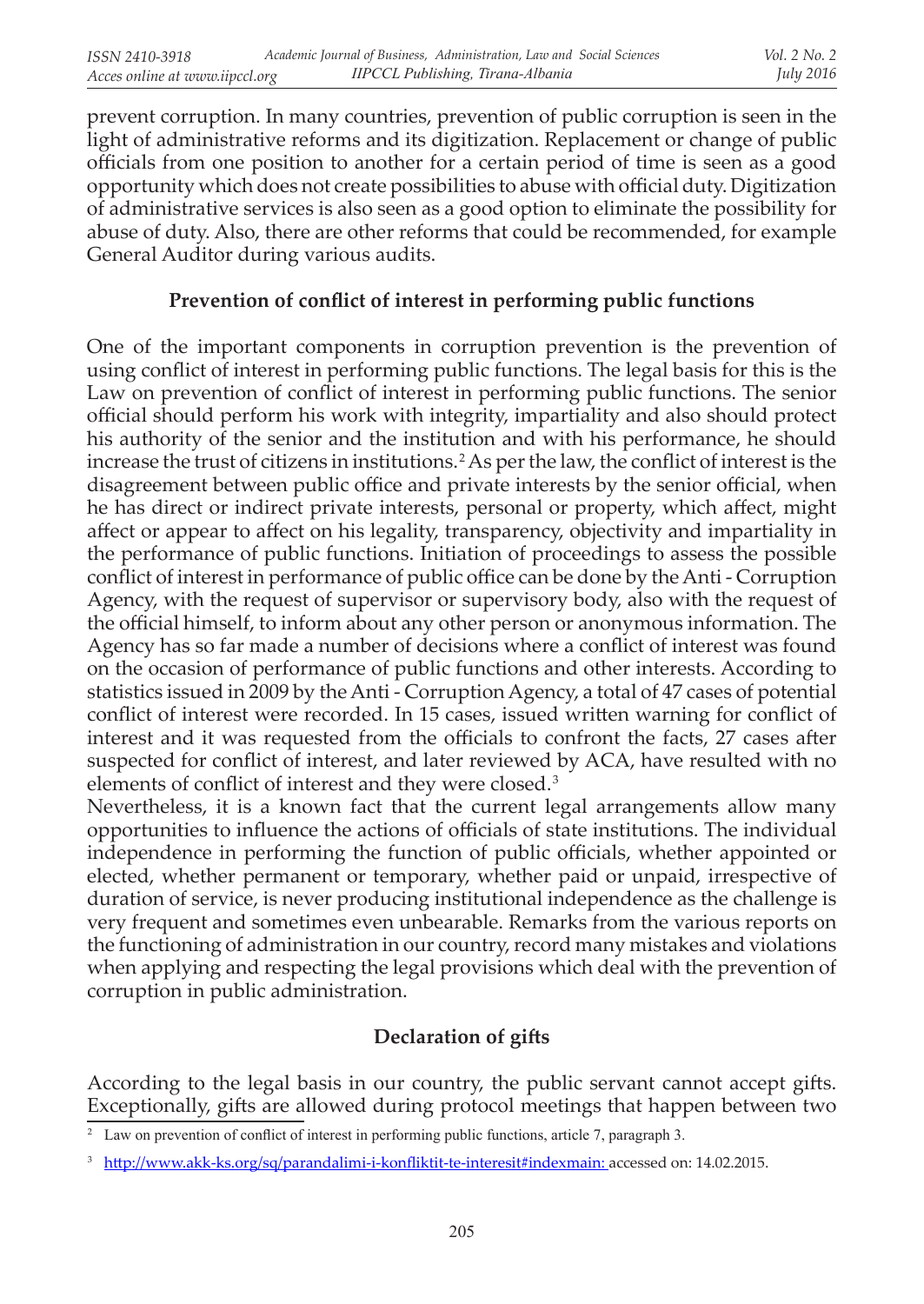delegations, which is regulated more in interstate diplomatic context, as an important element for strengthening friendship between state representatives. In case if the gift is specifically forwarded and got to the hands of the person who is taking the gift from the person who is giving the gift, the person who is taking the gift, a person posessing public authority, should immediately notify the public authority. Anti - Corruption Agency, according to the relevant law, must give a decision on receiving the gift and come up with conclusions if the gift has a personal character or a direct impact on the work that performs the public servant.

Our country, unlike many countries, does not allow the acceptance of gifts for public officials regardless of the value of the gift; such a thing is not allowed. While in specific circumstances, the receivement of the gift must be declared in the institution where he/she works and also in the Anti - Corruption Agency. Many states, however, allow up to a certain material amount the acceptance of gifts, under the condition that the gift should be extremely personal and it should not affect in the performance as a public official.To mention a few examples, the value of the gift should not exceed the sum of 10 dollars in Kazakhstan, 25 dollars in South Korea, 50 dollars in Japan and 125 dollars in Malaysia (Ukawa, 2010, 10).

### **Conflict of interest after completing the duty in public functions**

Many public officials in performing their function in this duty, influence individuals and different groups, by creating in this way favors for himself or others. Usually the positions that are intended for political officials who take public positions, where in addition to the official appointed, is also a big team of people who land in the institution to carry out certain tasks. Such cases are used to create opportunities and favoring various individuals and organizations, based on some certain preferences to win and enjoy some goods which derive from public authorities. Such an example could be the creation of the favor for a company that is associated with an individual to make a road construction, or creation of any other possibility.

Such favors create the opportunity for public officials to enjoy a privilege from the business, individual, organization, or by someone else for the favor which he/she has done in performing his/her duties. In most cases, the creation of favors in this way requires also counter-favors before position is ended. Given the attention that a public official has during the exercise of public position, it may happen that counterfavors may be required after the completion of the duty. Such cases may be situations when a public servant is employed in the company in which during his/her mandate he/she had conducted any public work in the institution where he/she served; or if it is a politician, during an election campaign, a business finances his electoral, or other favors.

The United Nations Convention against Corruption on "prevention of conflicts of interest provides giving restrictions, where appropriate and for a reasonable period of time, the professional activities of former public officials or on the employment of public officials by the private sector after resignation or retirement, if such activities or the employment is related directly to the functions held or supervised by those public officials during their tenure." 4 In accordance with the above request, our legislation "the senior official who ends his/her function as a public officer, has not given the

<sup>4</sup> United Nations Convention against Corruption, article 12, para. 2, point e.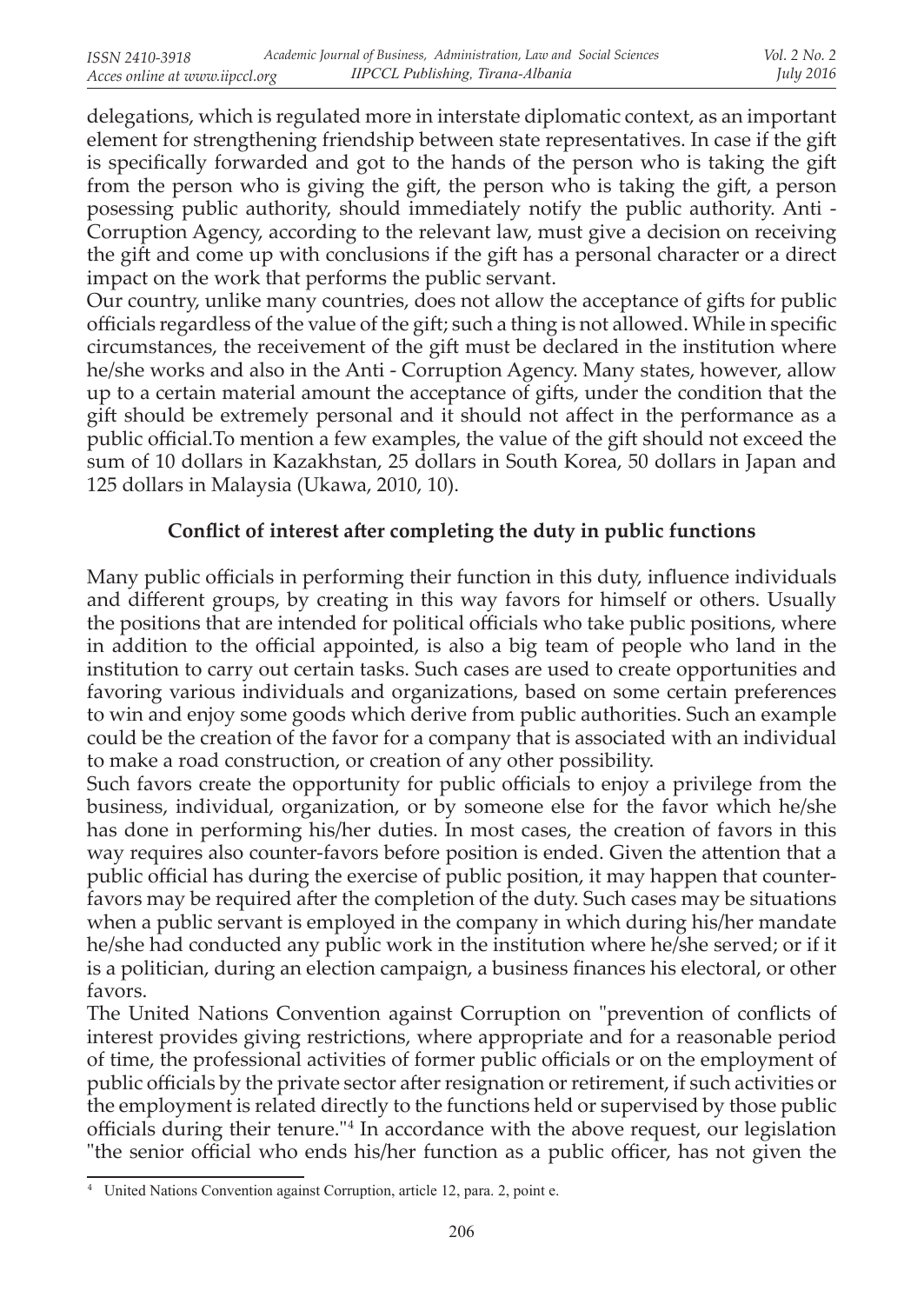right for a year to be employed or appointed to leadership position, or be involved in the control of public or private enterprises, if his/her duties during the two-year period prior to the completion of the duty as the public functions were directly related to the supervision or control of business enterprises." 5 As such, the regulation in normative aspect is foreseen as an appropriate legal measure to establish some preventive barriers in eventual conflict of interest.

Many countries in the context of prevention of conflict of interest have different arrangements. States such as China and Hong Kong after completing the duties as a public servant for the next two years for any additional commitment, even for employment in any business, or similar, requires prior consent of the government, to allow it, in order to avoid conflicts of interest (Ukawa, 2010, 7). This is also applied to people who are retired and who have previously served as public servants.

#### **Declaration of assets, revenues and their origin**

"In order to fight corruption, each state party among others, shall promote integrity, honesty and responsibility for its public officials, in accordance with the fundamental principles of its legal system. Each state party, within its own institutional and legal systems, shall try, in particularly, to implement the codes or standards of conduct for the correct, honorable and proper performance of public functions." 6 (Another important way to control and prevent corruption, is also the declaration of assets, revenues and their origin. In terms of law in Kosovo this part is regulated very well. The applicable law in Kosovo, defines the obligations of senior public officials to declare property, income and origin.<sup>7</sup> Public declaration of assets is seen as an opportunity to stop the public officials to get in the corruption actions and to be seen by the public eye for their property which they had at the beginning of this function, during the function and after it. Thus, it is a good opportunity to observe the mobility of their property.

According to the law "the data declaration of assets of public officials includes: name, surname, position, name of institution, address of the institution, the date of his/her nomination to the post, the date of submission of the form, functions or other activities performed by the official apart from the public function, real estate and its type, surface, origin, its value biased and whose ownership it is, the immovable property and its type, origin, year of profitability, its value biased, and whose ownership it is, shares in trading or in any other institution, possession of valuable papers, cash, financial liabilities that the official has, towards physical and legal persons and annual income, all these should be published on the Agency website within sixty (60) days from the deadline for the declaration of assets by public officials." 8 From the public analysis presented, the declaration of assets in this way is seen as an opportunity to legitimize all property acquired illegally, since there is no independent body to investigate the origin and the way of acquiring such property.

<sup>5</sup> Law on prevention of conflict of interest, article 17.

<sup>6</sup> United Nations Convention against corruption, article 8, paragr.1 and 2.

<sup>7</sup> Law no. 04/L-050 on declaration, origin and control of property of senior public officials and declaration, origin and control of gifts of all public officials.

<sup>8</sup> Law no. 04/l-050 on declaration, origin and control of property of senior public officials and declaration, origin and control of gifts of all public officials, article 13.